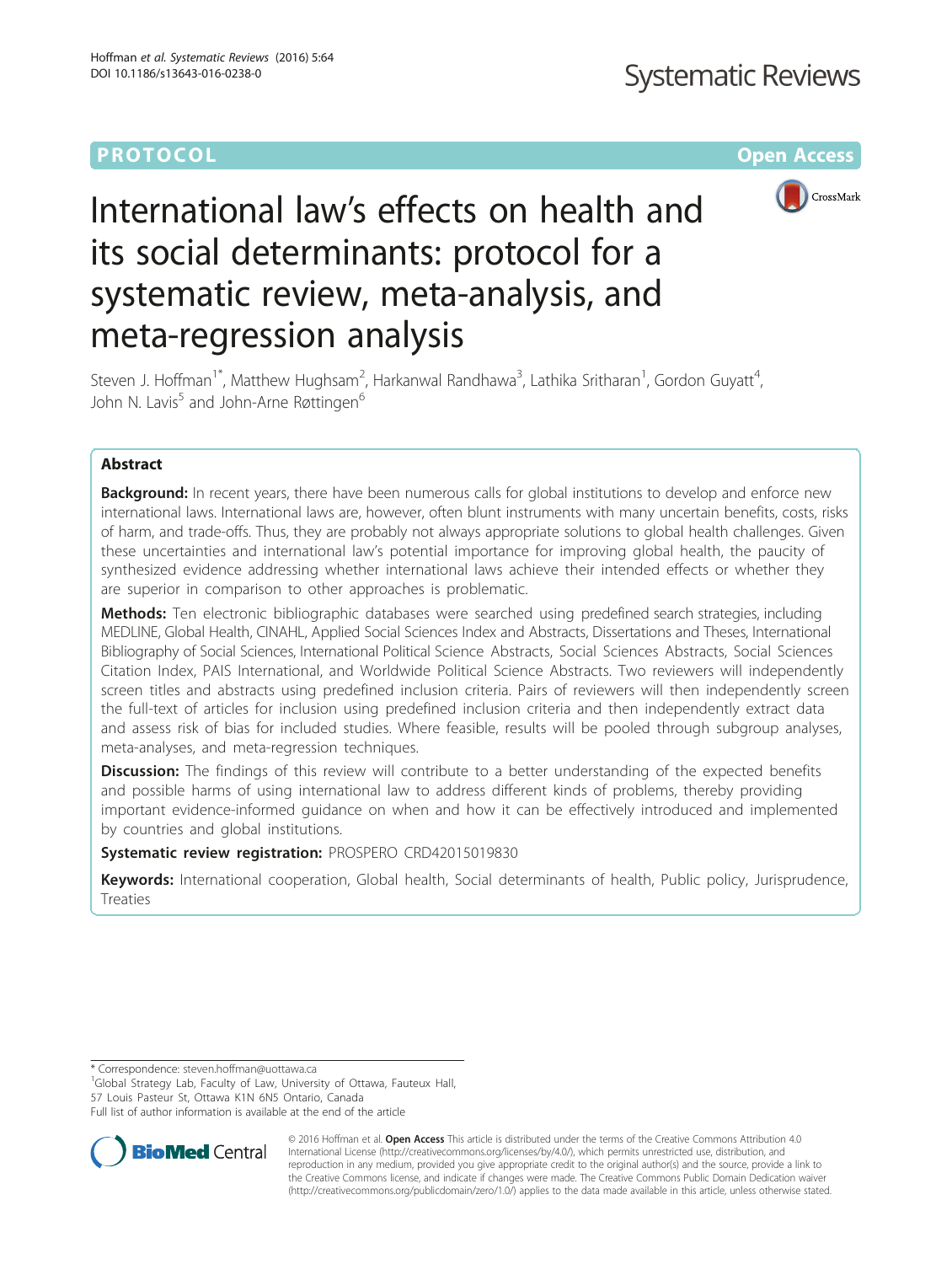# Background

In recent years, there have been numerous calls for global institutions to develop and enforce new international laws in the realm of health. These international laws, which regulate relations between and within countries, vary widely in their subject matter. Focus areas for these calls have included alcohol [[1](#page-7-0)], antimicrobial resistance [\[2](#page-7-0)–[10](#page-7-0)], chronic diseases [\[11\]](#page-7-0), falsified/substandard medicines [[12](#page-7-0)], health system corruption [\[13\]](#page-7-0), impact evaluations [[14](#page-7-0)], nutrition [\[15\]](#page-7-0), obesity [[16](#page-7-0)], research and development [[17](#page-7-0), [18](#page-7-0)], and global health broadly [[19](#page-7-0)]. Various stakeholders, including individual experts and intergovernmental organizations, have prompted these calls for new international treaties. Commonly cited evidence to support these proposals are past "successful" global health laws, including the World Health Organization's Framework Convention on Tobacco Control (2003) and the International Health Regulations (2005) [\[20](#page-7-0)].

Although few international laws have been adopted specifically to promote human health, many international laws have possible indirect effects on health, as they may impact the social determinants of health (i.e., the external conditions in which people live that may affect their health). Examples of social determinants of health include armed conflict, employment, empowerment, environment, finance, human rights, poverty, sanitation, social policies, trade, and water supply [\[21, 22](#page-7-0)]. One prominent example of such an international law is the World Trade Organization's Agreement on Trade-Related Aspects of Intellectual Property Rights (TRIPS). This law serves as the de facto global regulating policy for all forms of intellectual property, including copyrights, patents, and trademarks. The rules set out by this agreement have major implications for the medical product industry and thereby influence global access to medicines [[23](#page-7-0), [24](#page-7-0)].

While many stakeholders have advocated for international laws that provide solutions to complex global health challenges [[1](#page-7-0)–[19](#page-7-0)], others have raised concerns about international law being a blunt instrument with many uncertain benefits, costs, risks of harm, and trade-offs [[25](#page-7-0)–[30\]](#page-7-0). Few calls for new laws fully consider their potentially coercive and potentially paternalistic nature or the direct costs associated with drafting, ratification, and enforcement, including numerous meetings, legal fees, and duplicative governance structures that must be supported by governments. Further, the indirect opportunity costs associated with the resources, energy, and rhetorical space that go into negotiating international laws and implementing them may draw attention away from other potentially more important initiatives [[25](#page-7-0)–[30\]](#page-7-0).

Given these uncertainties associated with international law, and its ever-increasing popularity as a potential tool for global change, there is surprisingly little synthesized evidence on whether international laws achieve their intended results or whether they are superior to other available instruments for coordinating international actors. The current lack of synthesized evidence on the effectiveness of international law has posed a significant barrier to understanding the potential value, feasibility, and applicability of international law for global health and related challenges.

A scoping review by Hoffman and Røttingen (2015) attempted to delineate the effects of international law by qualitatively summarizing 90 quantitative impact evaluations of different international laws [\[28](#page-7-0)]. That review, which is the most comprehensive to date, found that the effects of international laws were mixed and dependent on the nature of the instrument, its intended outcome, and mediating factors. While some international laws may promote beneficial outcomes, this may not always be the case. This recent review did not follow a systematic search or analysis protocol and was unable to produce a comprehensive analysis or an authoritative list of considerations.

This planned systematic review will build on the approach and findings of that recent scoping review, applying subgroup analysis, meta-analysis, and metaregression techniques to synthesize all available quantitative research evidence on the effects of international law on health and its social determinants. Specifically, this review aims to answer the following three questions:

- (1) What are the effects of international law on health behaviors and outcomes?
- (2) What are the effects of international law on the social determinants of health?
- (3) Upon what factors are effects of international law conditional?

For example, in the context of the Framework Convention on Tobacco Control (FCTC), which is a global health treaty providing an internationally coordinated response to combatting tobacco use [[20](#page-7-0)], the review would aim to identify:

- (1) What are the effects of the FCTC on health behaviors and outcomes like tobacco consumption, lung cancer rates, and life expectancy?
- (2) What are the effects of the FCTC on social determinants of health like tobacco advertising bans, tobacco taxes, and smoke-free workplace policies?
- (3) Upon what factors are the effects of the FCTC conditional, such as a country's development status, regulatory capacity, and government ownership of tobacco companies?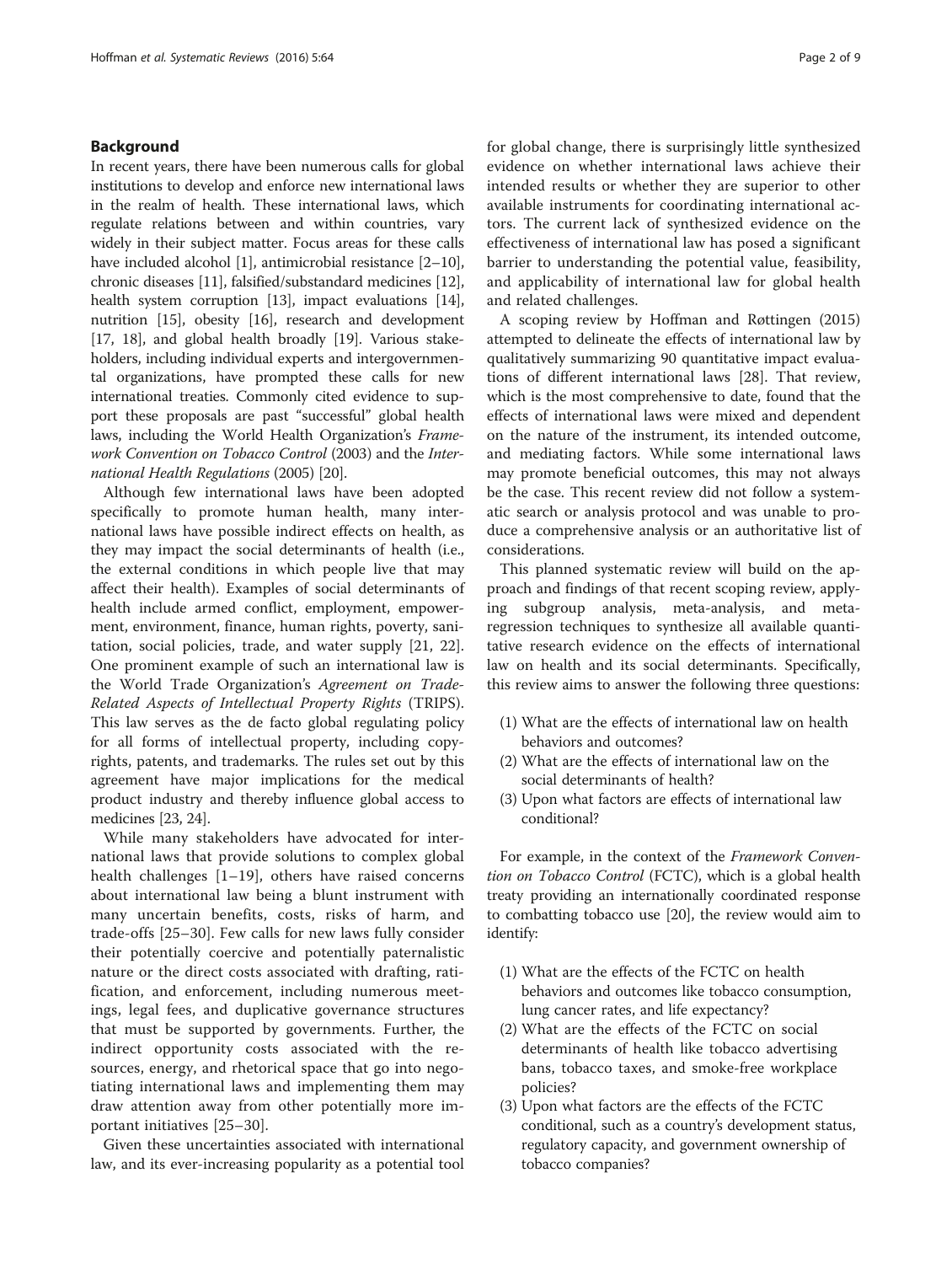#### Methods/design

#### Protocol and registration

We will conduct this systematic review, meta-analysis, and meta-regression adhering to the following protocol and will report any changes to the protocol that arise as we proceed. The methods and design of this systematic review are based on recommendations from the Reporting Items for Systematic Reviews and Meta-Analyses (PRISMA-P) statement [\[31\]](#page-7-0). See Additional file [1](#page-6-0) for the PRISMA-P 2015 checklist. The protocol is registered with the PROSPERO international prospective register of systematic reviews (registration number CRD42015019830).

#### Types of study designs

All quantitative impact evaluations that measure the effect of an international law on outcomes related to health or its social determinants will be included. These may include experiments (e.g., randomized controlled trials), quasi-experiments (e.g., interrupted time-series analyses), and observational designs (e.g., pooled timeseries cross-sectional analyses, event histories, survival analyses).

#### Types of participants

Given that international law only imposes obligations on states (with only a small number of exceptions such as crimes against humanity for which individuals can also be convicted), "participants" will include all current and former countries, formally recognized as states by the international community, which is best indicated by membership in the United Nations or a similar multilateral organization. We will interpret this definition broadly to include jurisdictions that are often viewed as states by some entities (e.g., Monaco, Palestine, Taiwan, Vatican City).

#### Types of interventions

Any implementation of international law related to health or its social determinants between at least two states will be considered as an intervention. International law is commonly referred to as agreements, charters, conventions, declarations, exchange of notes, memorandums of understanding, modus vivendi, protocols, treaties, and at least 30 other names. It is defined as the "rules and principles of general application dealing with the conduct of states and of international organizations and with their relations inter se, as well as with some of their relations with persons" [\[32](#page-7-0)]. Randomized

## Type of outcomes

To be included, a study has to measure the effect of international law on an objective and quantifiable outcome related to health or its social determinants, which, according to the World Health Organization's Commission on the Social Determinants of Health (2008), include armed conflict, employment, empowerment, environment, finance, human rights, poverty, sanitation, social policies, trade and water supply, and among other factors [[22](#page-7-0)]. Outcomes will be broadly categorized as changes to people (e.g., health status), places (e.g., carbon emissions), products (e.g., availability of medicines), or policies (e.g., new regulations or taxes). As this is an exploratory review, we have not specified exact outcomes a priori and have no reason to believe that one outcome will be more important than another. We will base the outcomes upon what data is available in the set of included studies and treat all outcomes as primary outcomes. However, we will preferentially extract and report outcomes that are found to have more data.

# Search strategy

The search strategy for this review was developed in consultation with one health sciences librarian at McMaster University and one at the University of Toronto. The following ten electronic bibliographic databases were searched from inception to July 2014: MEDLINE, Global Health, Cumulative Index to Nursing and Allied Health Literature (CINAHL), Applied Social Sciences Index and Abstracts, International Bibliography of Social Sciences, International Political Science Abstracts, Social Sciences Abstracts, Social Sciences Citation Index, Public Affairs Information Service International (PAIS International), and Worldwide Political Science Abstracts. To find gray literature, we also conducted an additional search in ProQuest's Dissertations and Theses electronic database. No language, geography, or date restrictions were applied to the searches.

The exact search conducted in MEDLINE is presented in Table [1.](#page-3-0) See Additional file [2](#page-6-0) for a list of the exact searches conducted in all ten electronic bibliographic databases and the dissertations and theses database.

#### Study selection

This systematic review will include any published or unpublished study that aims to quantitatively measure the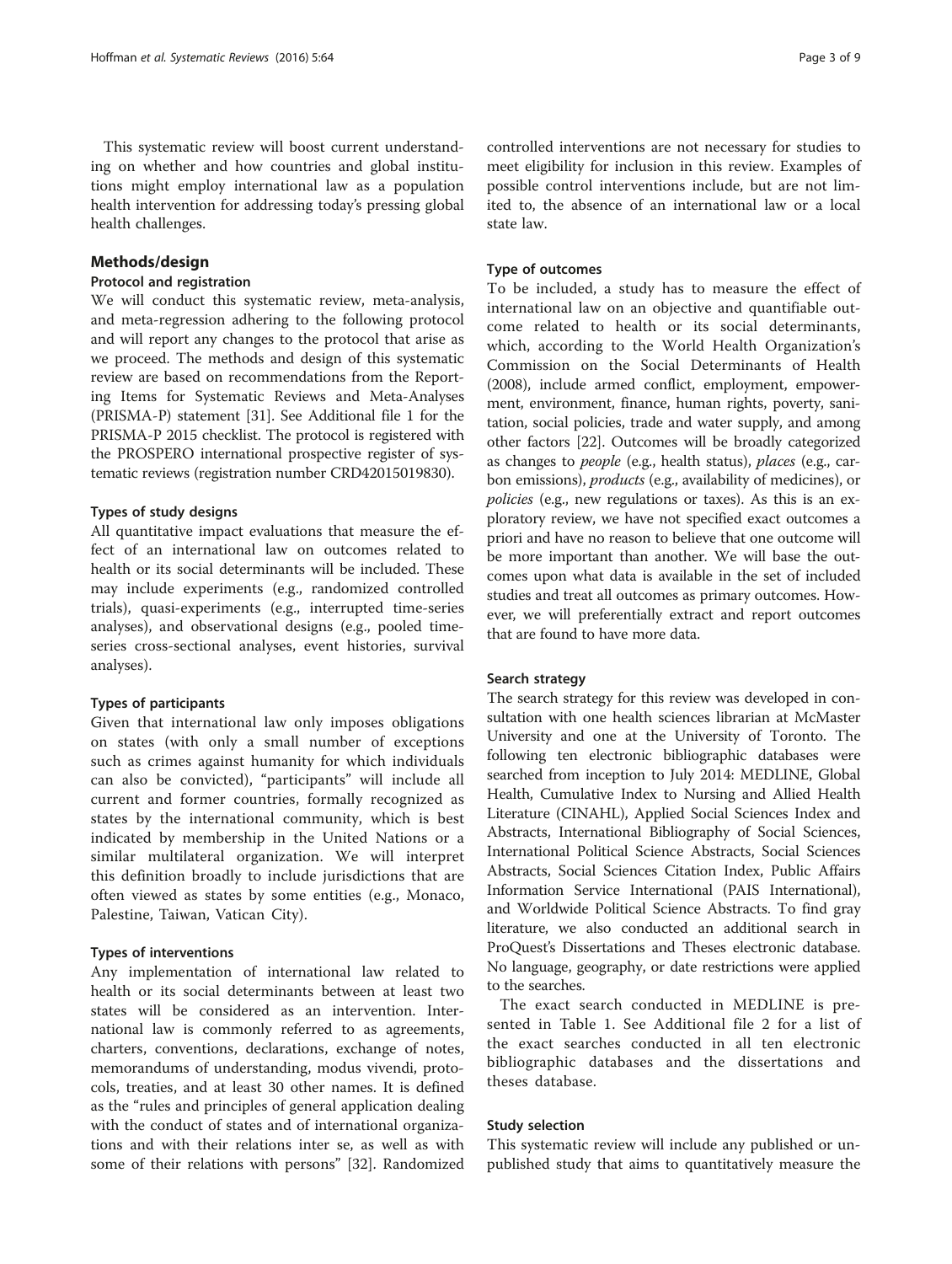#### <span id="page-3-0"></span>Table 1 Search terms used in Ovid MEDLINE

MEDLINE search

Citations yielded  $= 576$ 

- 1. (law or laws or agreement\* or treaty or treaties or convention\* or accord or accords or covenant\* or protocol\* or charter or charters or regime\* or cooperation\* or legislation\*).tw.
- 2. (international or global or multi?national or trans?national or foreign or multi?lateral).tw.
- 3. (quantitative or empirical or experiment or experiments or experimental or quasi-experiment or quasi-experiments or quasiexperimental or statistic\* or time?series or cross?sectional or tscs or counterfactual or ANOVA or MANOVA or t-test or z-test or f-test or logistic or correlation or frequentist or Bayesian or maximum likelihood or least squares or parametric or covariance).tw.
- 4. (effect\* or affect\* or impact\* or ratif\* or difference or differences or compliance or comply or adher\* or implement\* or influenc\* or impact\* or chang\* or measur\* or constrain\* or screen\* or behavio?r or deter\* or reduc\* or increas\* or decreas\* or inflat\* or vary or variation\* or varie\*).tw.
- 5. ((law or laws or agreement\* or treaty or treaties or convention\* or accord or accords or covenant\* or protocol\* or charter or charters or regime\* or cooperation or legislation\*) adj3 (international or global or multi?national or trans?national or foreign or multi?lateral)).tw.

6. 3 and 4 and 5

impact of an international law's effect on any healthrelated behavior or outcome, including social determinants of health [\[22](#page-7-0)]. Studies will be included if the answer is "yes" to all of the following questions:

- (1) Is the study a quantitative impact evaluation?
- (2) Are the participants current or former countries?
- (3) Is there an international law being discussed?
- (4) Are the effects of an international law being
- measured? (i.e., the effects on health and its social determinants)

Two reviewers will independently evaluate titles and abstracts to determine whether or not each article might meet eligibility criteria. The initial title and abstract screening process will make use of the aforementioned four criteria to assess whether articles will be assessed for inclusion at the full-text screening stage. For all studies included after title and abstract screening, four pairs of reviewers will independently screen the full-text of articles for inclusion, applying the same four criteria. A codebook containing examples for all four inclusion criteria will be developed to help guide reviewers through the screening process. Prior to full-text screening, multiple rounds of calibration exercises will be conducted to ensure that there is near-perfect consistency among reviewers. Each round of calibration will be followed by a meeting with all reviewers to resolve any discrepancies. All disagreements that arise during full-text screening will be documented and resolved through discussion and consensus; if consensus cannot be reached, the principal investigator (SJH) will settle disagreements (Fig. [1\)](#page-4-0).

Additional records found in the recent scoping review [[28\]](#page-7-0) will go straight to full-text screening, bypassing title and abstract screening, because they are very likely eligible for inclusion.

#### Data management and extraction

Search results from all databases will be aggregated in the reference management software EndNote, which will also be used to remove duplicate citations.

A statistician has been contracted to aid in developing the data abstraction form so as to ensure comprehensive extraction methods that will allow for pooling and analysis of results. Additionally, calibration exercises will be conducted to ensure that there is consistency between reviewers. These exercises will serve to pretest the form before it is used to extract data from eligible studies. An online data abstraction program (Distiller SR) will be used to maximize efficiency—it will be customized for this task using the criteria of a standardized form. Two pairs of reviewers will independently extract data from each eligible study. Data extracted will include general study information, methodology, intervention details, and outcome data. Any disagreements will be documented and resolved through discussion and consensus; when consensus cannot be reached, the principal investigator will settle disagreements.

#### Risk of bias (quality) assessment

Studies that are consistent with the inclusion criteria will be assessed for bias using Cochrane's ROBINS-I tool for non-randomized studies of interventions [[33\]](#page-7-0). We do not anticipate the inclusion of any relevant randomized trials given the nature of the intervention (i.e., randomizing countries to receive an international law would not be politically feasible). Note that although the kinds of biases are broadly equivalent for randomized and non-randomized studies—namely selection, confounding, group equivalence, spill-overs, and reporting biases—there are important differences in their operationalization. Reviewers will resolve disagreements by discussion and through consultation with the principal investigator if necessary.

In presenting the evidence, the Grading of Recommendations Assessment, Development and Evaluation (GRADE) system of rating the quality of evidence will be used, as recommended by the Cochrane Collaboration [[34](#page-8-0)].

#### Strategy for data synthesis

Three types of analyses are currently planned, resulting in at least three sets of results: (1) point estimates and confidence intervals for the impact of international laws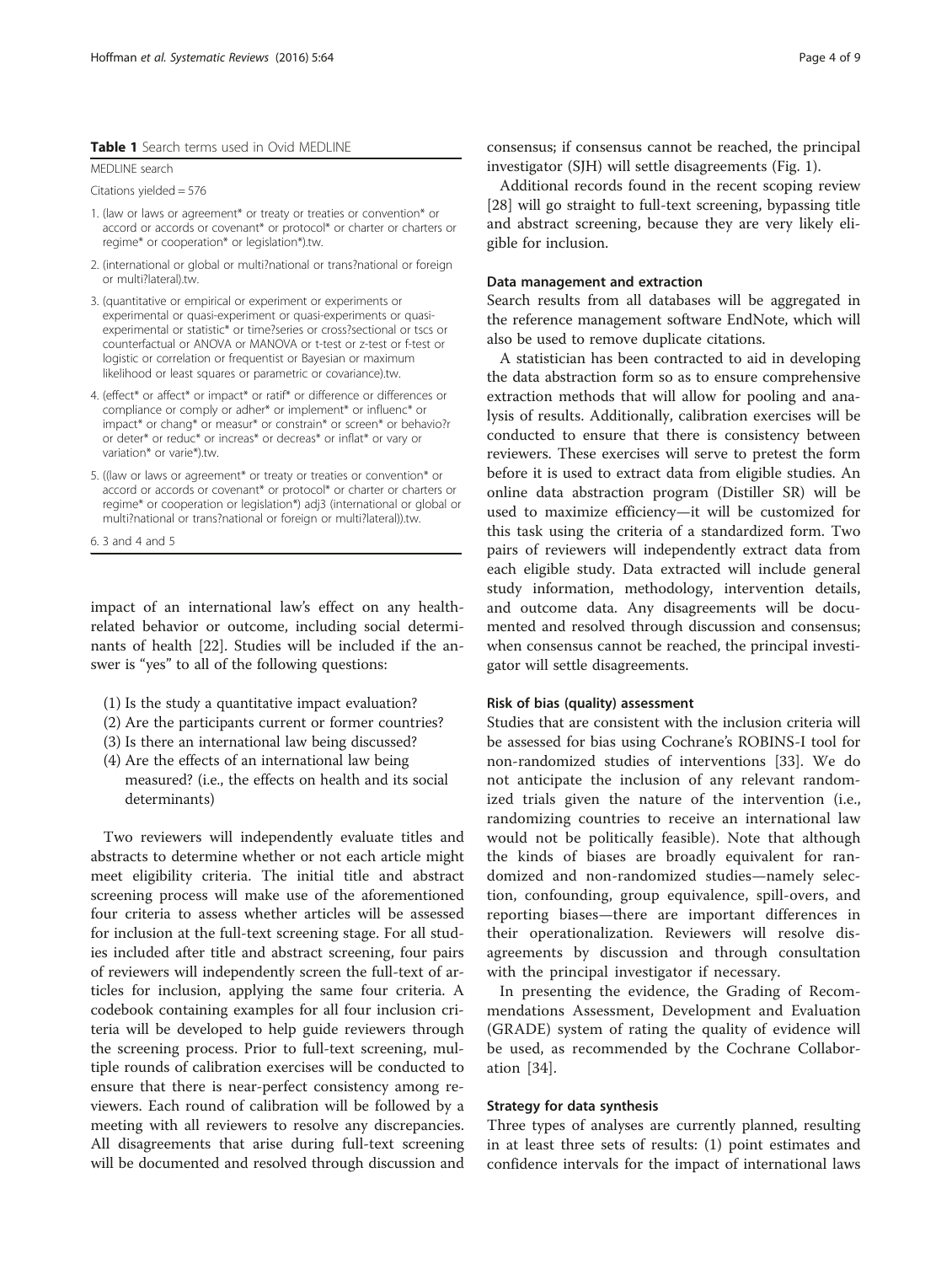<span id="page-4-0"></span>

in each field on any outcome; (2) point estimates and confidence intervals for the impact of international laws from any field on particular outcomes; and (3) a list of the conditions thus far found to potentially mediate the impact of international laws. Meta-analysis will facilitate the first two lines of inquiry, while meta-regression will help answer the third.

#### Meta-analysis

In the earlier scoping review of 90 quantitative impact evaluations [\[28](#page-7-0)], most studies were time-series crosssectional analyses that provided quantitative data on continuous variables suitable for pooling. However, the studies evaluated different international laws across different countries, years, and outcome variables. In this review, we will determine the extent to which it is plausible that effects are similar across the range of the populations, the interventions, and the outcomes; for questions in which it is plausible, we will conduct meta-analyses.

In principle, our aim is to be liberal in this judgment: that is, we are prepared to pool results from a relatively broad range of populations, interventions, and outcomes. Having done that, we can examine the variability in results to determine the extent to which the data support the assumption regarding similar effects across populations, interventions, and outcomes. We anticipate substantial variability and will address this through meta-regression analysis (see below).

Since we know that the studies will measure outcomes of interest in different units, the effect size will be calculated using the difference in mean values divided by the pooled standard deviation of the comparators (e.g., intervention versus non-intervention group or standard

deviation before and after introduction of intervention). This calculation will result in a measure of the effect known as the standardized mean difference (SMD) (also sometimes labeled the "effect size"). For each study, the SMD is calculated as the difference in mean outcome between groups divided by the standard deviation of outcome among participants, as represented in the following equation:

$$
SMD = \frac{Difference \text{ in mean outcome between groups}}{Standard deviation of outcome among participants}
$$

The resulting standard deviations are used to standardize the mean differences to a single scale, as well as in the computation of study weights using the inverse variance method. This method assumes that between-study variation in standard deviations reflects only differences in measurement scales and not differences in the reliability of outcome measures or variability among study populations [\[35](#page-8-0)].

The SMD from each study is pooled to provide a summary measure in standard deviation units with an associated confidence interval. Random effects metaanalysis will be used, as this approach is conservative in that it considers both within- and between-study differences in calculating the error term. We will examine the extent of heterogeneity statistically using chi-square tests of heterogeneity and of inconsistency using the  $I^2$  measure.

In interpreting the results, a rule of thumb suggests that 0.2 standard deviation units represents a small effect, 0.5 a moderate effect, and 0.8 a large effect. In addition to this rule of thumb, to facilitate our interpretation, we will convert the SMDs to measures of effect typically used for binary outcomes. In principle,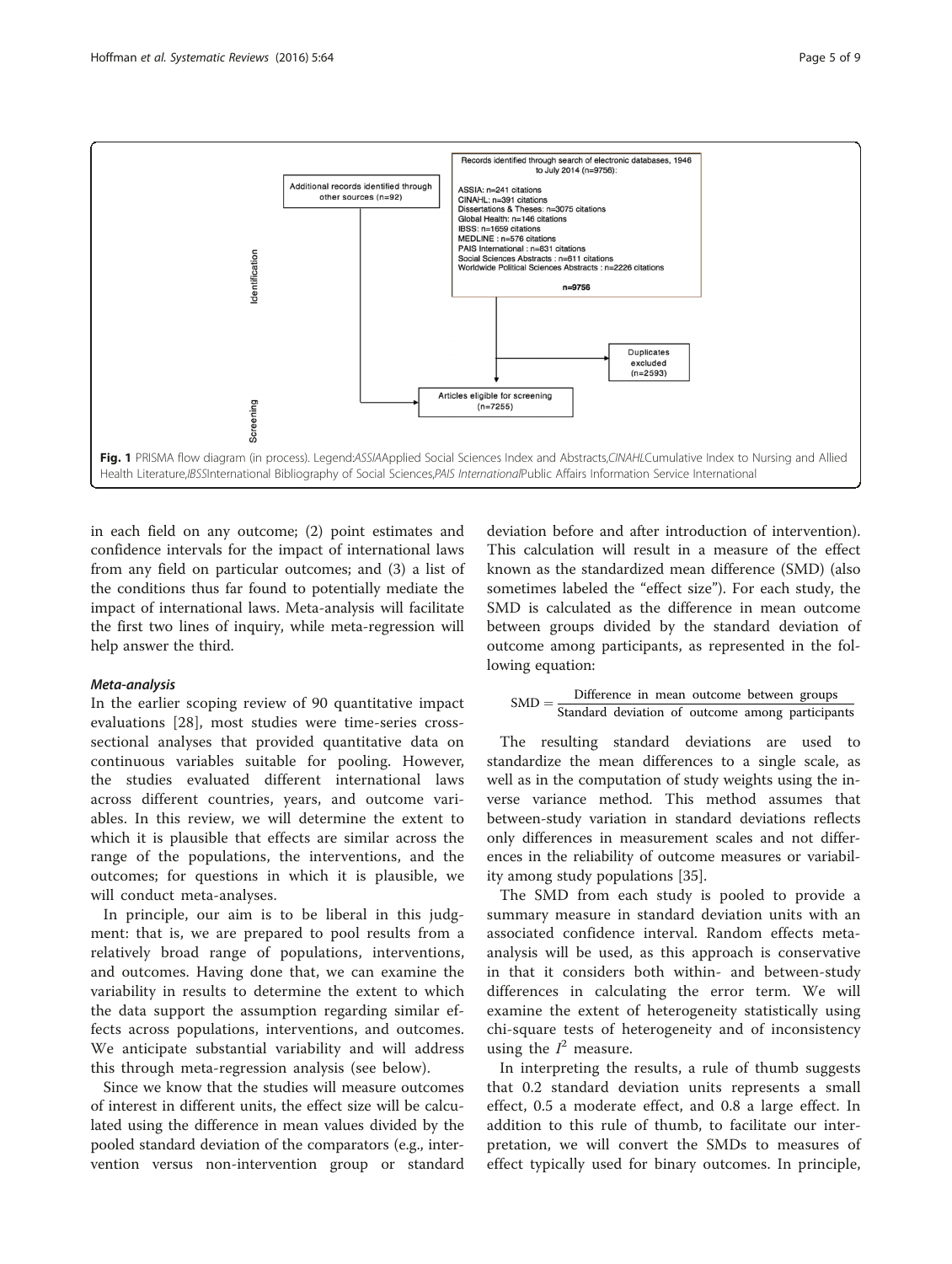this approach assumes that data are normally distributed, allowing calculation of the probability that results are greater than equal to a particular threshold. These probabilities allow calculation of odds ratios and risk differences. There are a number of methods available to conduct the conversion from continuous to binary outcomes. We will use the approach described by Furukawa [[36\]](#page-8-0).

## Meta-regression analysis

Meta-regression analysis will be used to systematically explore the reasons for different effect sizes and outcomes across studies. Meta-regressions are similar to standard regressions, in which an outcome variable is predicted according to the values of one or more explanatory variables. In meta-regression, the dependent variable is the effect estimate (in this case, the SMD for each study). The independent or explanatory variables are characteristics of studies that might influence the size of the intervention effect. In meta-regression, larger studies have more influence on the relationship than smaller studies, since studies are weighted by the precision of their respective effect estimate. We will use a random-effects meta-regression in which the residual heterogeneity among intervention effects not captured by the independent explanatory variables is incorporated in the same way as in a random effects meta-analysis.

The regression coefficients obtained from a metaregression analysis will describe how the outcome variable (i.e., the intervention effect) changes with a unit increase in the explanatory variable (i.e., the potential effect modifier). The statistical significance of the regression coefficient is a test of whether there is a linear relationship between intervention effect and the explanatory variable.

The meta-regression will allow us to test existing theories in international law and international relations about when law matters and to provide global policymakers with evidence-informed guidance on when different types of international laws may be most helpful (and when they may even be harmful). Among international lawyers and international relations scholars, the effectiveness of international law stands as a subject of great debate. Elucidating the conditions upon which international law has effects, and what these effects may be, will allow for a strengthened understanding of the way in which international law works.

Specifically, informed by a new analytic framework we have developed [[28,](#page-7-0) [37\]](#page-8-0), we will examine the following a priori specified possible determinants of heterogeneity, including postulated directions of effect. Based on findings from the recent scoping review's assessment of international laws' effects [\[28](#page-7-0)], we hypothesize larger and more beneficial effects in international laws that

deregulate rather than regulate activity, international laws that target countries' foreign rather than domestic policies, international laws that target low- and middleincome countries rather than high-income countries, international laws assessed in the last decade versus prior decades, and international laws adopted to improve national security or the economy rather than social well-being or the environment [[28](#page-7-0)]. In addition, we will explore the possible impact of study design on magnitude of effect. The study designs included in this regression will include cross-sectional studies, time-series studies of individual jurisdictions, and time-series studies of multiple jurisdictions.

In the absence of direct evidence, the aforementioned analytic framework outlines four criteria intended to assist decision-makers to ensure that new international laws are likely to yield positive effects. It takes into account the uncertain benefits, costs, risks of harm, and trade-offs involved with the implementation of international law. Specifically, the four criteria for assessing international laws are as follows: (1) there must be a significant transnational dimension to the addressed problem; (2) the coercive nature of treaties should be justified by the goals of the proposed solution; (3) there must be a reasonable likelihood that the treaty will achieve benefits; and (4) the treaty should represent the best commitment mechanism among competing alternatives [\[23](#page-7-0)]. This systematic review will be used to test these criteria and update the analytic framework.

## Additional analyses of subgroups

In addition to the meta-regression, we will also do more traditional subgroup analyses. These analyses are currently planned for the following attributes to ascertain effects of different types of international laws under different circumstances:

- a. By policy domain: Analysis across policy domain of international laws such as environment, finance, health, human rights, humanitarianism, and trade will allow for comparison of magnitude of effects of laws operating in different areas of intervention.
- b. By enforcement mechanism: Level or robustness of enforcement mechanisms embedded in treaties or used by states to encourage compliance such as legal penalties, monetary fines, and "naming and shaming" may impact the magnitude of its effects.
- c. By impact/indicator measure: Categorization of studies by impact measures such as economic growth, health status, and trade flows allows for comparison of the effects of international treaties on the same indicators.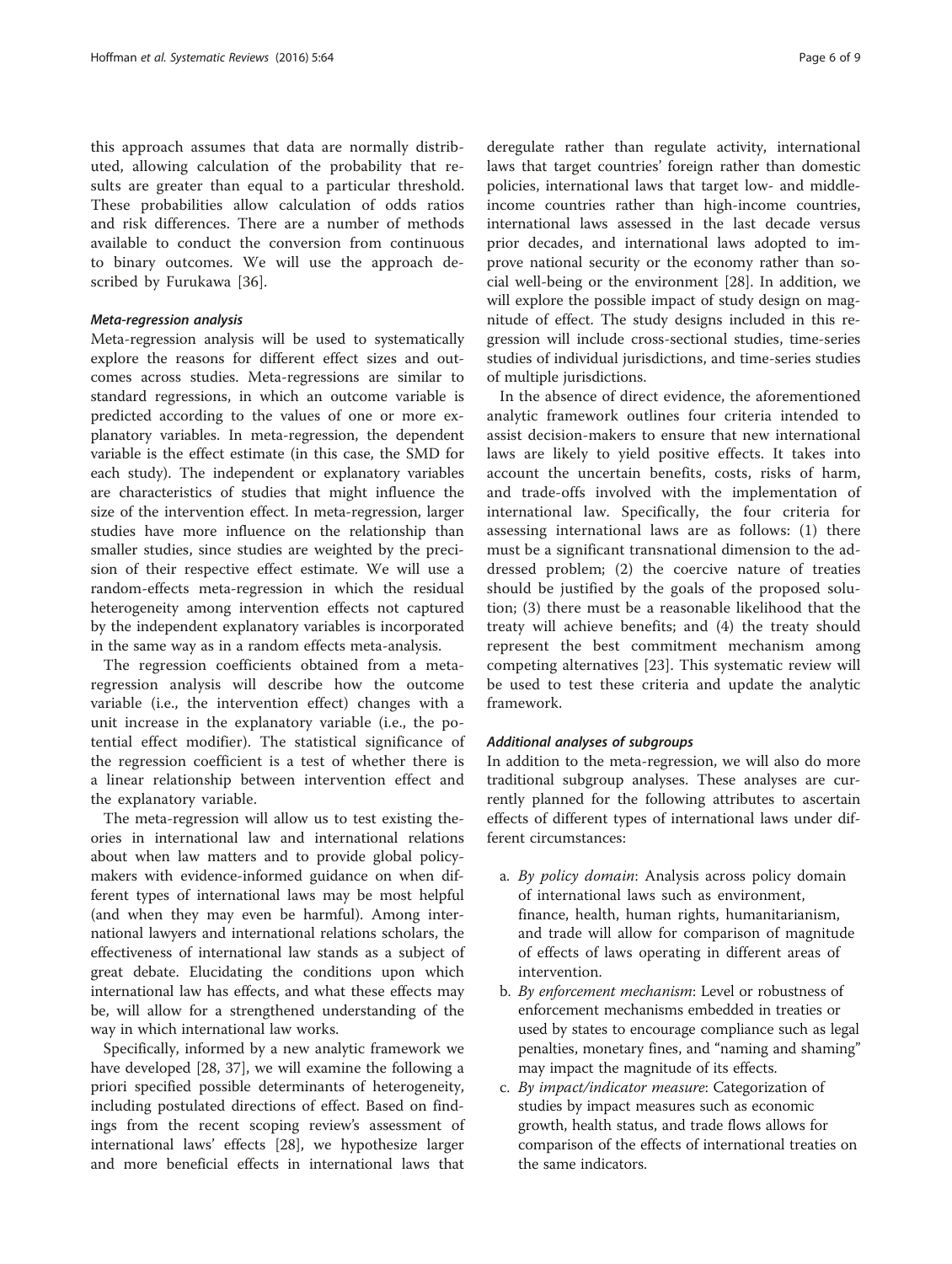- <span id="page-6-0"></span>d. By scope of the intervention: This may provide insight into the relationship between the number of countries that are party to an international law and the impact measured on outcomes, such as between an international law binding a small group of countries versus a law adopted through the United Nations which may have almost 200 state parties.
- e. By study design: Robustness of analytical methods may impact the magnitude of effects determined in each study, and categorization by study design will be necessary when we attempt to pool results.
- f. By time period: This may give insight into whether there was enough time to measure an impact and whether international laws adopted at different time periods might have been more successful.
- g. By forum: This may provide information on whether international laws have differing effects depending on the process through which they are created and the organization that may have hosted its negotiation and enforcement, such as the United Nations General Assembly, World Health Organization, and World Trade Organization, or without a formal organization.

#### **Discussion**

This review will use a rigorous systematic methodology and will represent a novel attempt at investigating an important question that has not yet benefitted from systematic synthesis techniques. While the review will build on a recent scoping review [[28\]](#page-7-0), it is unlike that previous study in that this planned review: (1) follows a systematic protocol for searching studies, assessing their relevance, extracting information, and summarizing and reporting it; (2) includes more and different types of information (e.g., measure of extent of impact); (3) will use meta-analysis, allowing for the calculation of point estimates and confidence intervals for the effects of past international laws and some factors that influence effects' direction and depth of impact; and (4) will use meta-regression techniques to systematically draw lessons across international laws, including identifying implementation considerations that influence why some laws may have achieved positive impacts while others did not. By strengthening and extending the methodology of the previous scoping review, this systematic review will be more informative and allow for more precise and unbiased results, thereby facilitating more valuable insights and authoritative conclusions.

This systematic review has several strengths. First, it addresses a particularly salient policy problem, as there exists a widespread and active discussion on the development of new global health laws [[38, 39\]](#page-8-0). These proposed laws have the potential to be beneficial, costly, and/or harmful [[37\]](#page-8-0). This review will help to inform

future decisions by identifying what types of international laws produce beneficial effects and under what circumstances. Second, this review follows a systematic and transparent protocol. We will employ recommended and validated methods at all stages of the review, ensuring that the review meets the standards of either, or both, the Cochrane Collaboration's Public Health Group or the Campbell Collaboration's International Development Group. Another notable strength is that the scope of the systematic review will be inclusive and comprehensive as we will include gray literature such as dissertations and theses.

An important limitation of the study is its breadth of potential outcomes; the review is very broad, includes many studies, and considers a wide range of factors influenced by international laws. Our application of metaanalysis and meta-regression techniques to these diverse studies and outcomes may be affected by the significant heterogeneity among the pool of eligible studies. This may pose a challenge in comparing the success of different international laws across outcomes as there is much expected heterogeneity between the effects of the laws included. However, our calculation of effect size using SMD will allow us to pool results across different units. Our rigorous approach for measuring heterogeneity will ensure that we only pool results where feasible and appropriate; for example, heterogeneity will be measured prior to meta-analysis. Further, we will continue to have ongoing discussions with statisticians to plan for an efficient and optimal abstraction process in which we collect data that will demonstrate meaningful results. Another important limitation is that while our review includes theses and dissertations, we may have overlooked studies that were not indexed such as government documents or civil society reports.

## Additional files

[Additional file 1:](dx.doi.org/10.1186/s13643-016-0238-0) PRISMA-P 2015 Checklist. (DOCX 32 kb)

[Additional file 2:](dx.doi.org/10.1186/s13643-016-0238-0) Common Search Strategy Adapted for Ten Electronic Bibliographic Databases and the Dissertations and Theses Database. Adapted search strategy for each searched database. (DOCX 145 kb)

#### Abbreviations

CINAHL: Cumulative Index to Nursing and Allied Health Literature; FCTC: Framework Convention on Tobacco Control; GRADE: Grading of Recommendations Assessment Development and Evaluation; PAIS International: Public Affairs Information Service International; PRISMA-P: Preferred Reporting Items for Systematic Reviews and Meta-Analyses; SMD: standard mean difference; TRIPS: Agreement on Trade-Related Aspects of Intellectual Property Rights.

#### Competing interests

The authors declare that they have no competing interests.

#### Authors' contributions

SJH conceived the study, led its design, supervised the implementation, and co-wrote this manuscript. MH and HR carried out the electronic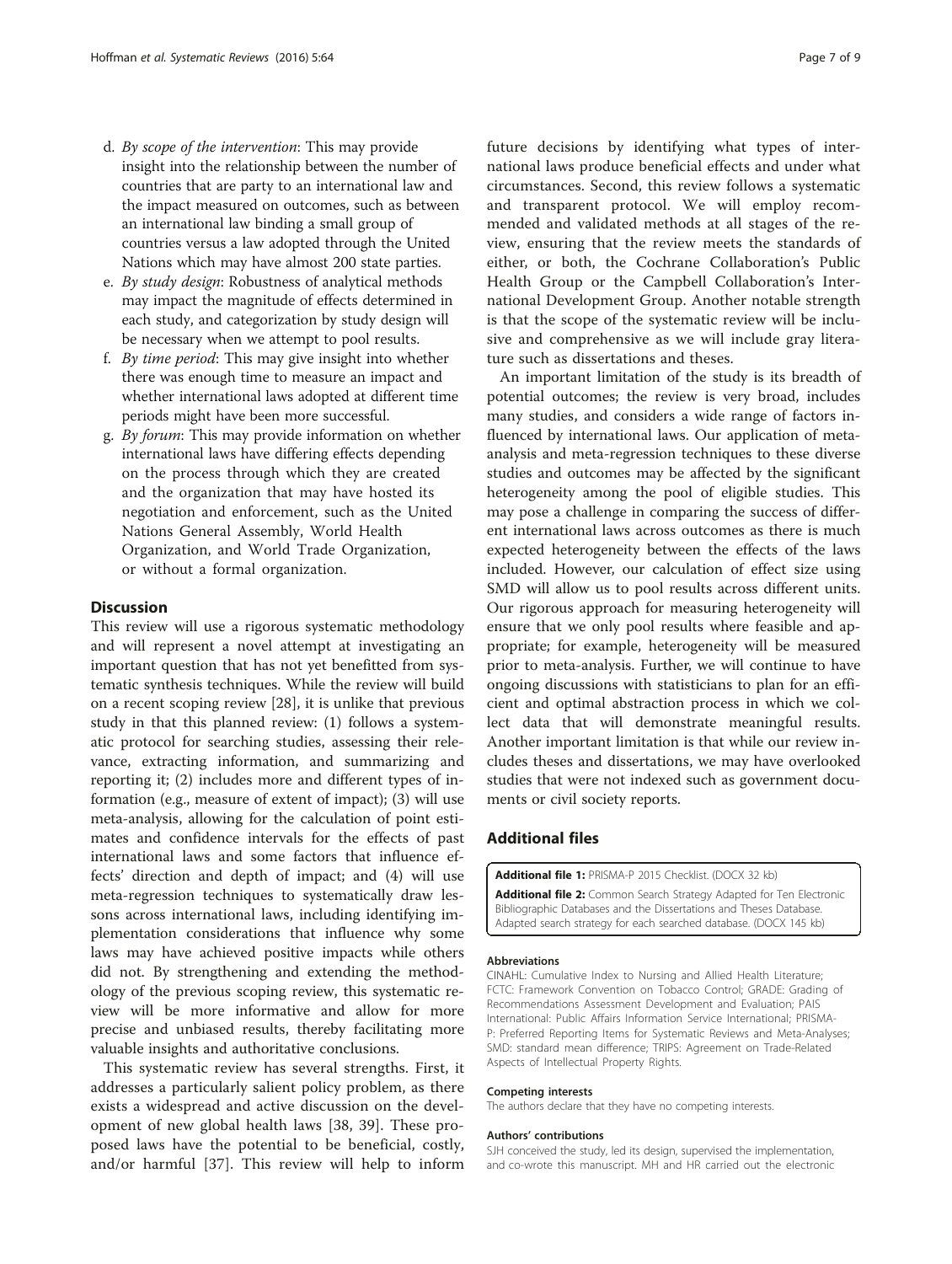<span id="page-7-0"></span>searches, supervised the reviewers conducting the study screening, and co-wrote this manuscript. MH, HR, and LS contributed to the study design and its coordination. GG, JNL, and JAR provided important feedback on the study design and edited this manuscript. All authors read and approved the final manuscript.

#### Authors' information

SJH is an Associate Professor of Law, Medicine and Public & International Affairs and Director of the Global Strategy Lab at the University of Ottawa with courtesy appointments as an Associate Professor of Clinical Epidemiology & Biostatistics (Part-Time) at McMaster University, Adjunct Faculty with the McMaster Health Forum, and Adjunct Associate Professor of Global Health & Population at Harvard University.

MH is a BHSc Candidate at McMaster University, Research Assistant with the Global Strategy Lab at the University of Ottawa, and Fellow with the McMaster Health Forum.

HR is a MD Candidate at McMaster University and Research Assistant with the Global Strategy Lab at the University of Ottawa.

LS is a Research Coordinator with the Global Strategy Lab at the University of Ottawa.

GG is a Distinguished Professor of Clinical Epidemiology & Biostatistics and Medicine at McMaster University.

JNL is the Director of the McMaster Health Forum, Canada Research Chair in Evidence-Informed Health Systems, Professor of Clinical Epidemiology & Biostatistics and Political Science, Associate Director of the Centre for Health Economics & Policy Analysis at McMaster University, and Adjunct Professor of Global Health at Harvard University.

JAR is the Executive Director of the Division of Infection Control & Environmental Health at the Norwegian Institute of Public Health, Professor of Health Policy at the University of Oslo, and Adjunct Professor of Global Health & Population at Harvard University.

#### Acknowledgements

We would like to thank Vincci Lui and Jane Syrotuik for their help with developing the search strategy. This work was completed as part of the International Collaboration for Capitalizing on Cost-Effective and Life-Saving Commodities (i4C) that is funded through the Research Council of Norway's Global Health & Vaccination Programme (GLOBVAC Project #234608). The funder had no role in the design of the study, the preparation of this manuscript, or the decision to publish it.

#### Author details

<sup>1</sup>Global Strategy Lab, Faculty of Law, University of Ottawa, Fauteux Hall, 57 Louis Pasteur St, Ottawa K1N 6N5 Ontario, Canada. <sup>2</sup>Bachelor of Health Sciences Program, McMaster University, Hamilton, Ontario, Canada. <sup>3</sup>Michael G. DeGroote School of Medicine, McMaster University, Hamilton, Ontario, Canada. <sup>4</sup>Department of Clinical Epidemiology & Biostatistics, McMaster University, Hamilton, Ontario, Canada. <sup>5</sup>McMaster Health Forum, McMaster University, Hamilton, Ontario, Canada. <sup>6</sup>Division of Infection Control and Environmental Health, Norwegian Institute of Public Health, Oslo, Norway.

#### Received: 20 January 2016 Accepted: 5 April 2016 Published online: 16 April 2016

#### References

- 1. Sridhar D. Regulate alcohol for global health. Nature. 2012;482:302.
- 2. Hoffman SJ, Outterson K, Røttingen JA, Cars O, Clift C, Rizvi Z, et al. An international legal framework to address antimicrobial resistance. Bull World Health Organ. 2015;93:66.
- 3. Hoffman SJ, Caleo GM, Daulaire N, Elbe S, Matsoso P, Mossialos P, et al. Strategies for achieving global collective action on antimicrobial resistance. Bull World Health Organ. 2015;93:867–76.
- 4. Andresen S, Hoffman SJ. Much can be learned about addressing antibiotic resistance from multilateral environmental agreements. J Law Med Ethics. 2015;43(2):46–52.
- 5. Hoffman SJ, Ottersen T. Addressing antibiotic resistance requires robust international accountability mechanisms. J Law Med Ethics. 2015;43(2):53–64.
- 6. Hoffman SJ, Røttingen JA, Frenk J. International law has a role to play in addressing antibiotic resistance. J Law Med Ethics. 2015;43(2):65–7.
- 7. Behdinan A, Hoffman SJ, Pearcey M. Some global policies for antibiotic resistance depend on legally binding and enforceable commitments. J Law Med Ethics. 2015;43(2):68–73.
- Rizvi Z, Hoffman SJ. Effective global action on antibiotic resistance calls for careful consideration of convening forums. J Law Med Ethics. 2015;  $43(2):74-8$
- 9. Hoffman SJ, Outterson K. What will it take to address the global threat of antibiotic resistance? J Law Med Ethics. 2015;43(2):363–8.
- 10. Årdal C, Outterson K, Hoffman SJ, Ghafur A, Sharland M, Ranganathan N, et al. International cooperation to improve access to and sustain effectiveness of antimicrobials. Lancet. 2015. doi:[10.1016/S0140-6736\(15\)00470-5\[](http://dx.doi.org/10.1016/S0140-6736(15)00470-5)Epub ahead of print].
- 11. Gostin LO. Non-communicable diseases: healthy living needs global governance. Nature. 2014;511(7508):147–9.
- 12. Fighting fake drugs: the role of WHO and pharma. Lancet. 2011; 377(9778):1626.
- 13. Kohler JC, Makady A. Harnessing global health diplomacy to curb corruption in health. J Health Dipl. 2013;1(1):1–14.
- 14. Oxman AD, Bjørndal A, Becerra-Posada F, et al. A framework for mandatory impact evaluation to ensure well informed public policy decisions. Lancet. 2010;375(9712):427–31.
- 15. Basu S. Should we propose a global nutrition treaty? 2012. [http://](http://epianalysis.wordpress.com/2012/06/26/nutritiontreaty) [epianalysis.wordpress.com/2012/06/26/nutritiontreaty.](http://epianalysis.wordpress.com/2012/06/26/nutritiontreaty) Accessed 4 Jun 2015.
- 16. Urgently needed: a framework convention for obesity control. Lancet. 2011; 378(9793):741.
- 17. Dentico N, Ford N. The courage to change the rules: a proposal for an essential health R&D treaty. PLoS Med. 2005;2(2):e14.
- 18. Hoffman SJ, Røttingen JA. Assessing implementation mechanisms for an international agreement on research and development for health products. Bull World Health Organ. 2012;90(11):854–63.
- 19. Gostin LO. Meeting basic survival needs of the world's least healthy people: toward a framework convention on global health. Georgetown Law J. 2008; 96(2):331–92.
- 20. Fidler DP. The globalization of public health: the first 100 years of international health diplomacy. Bull World Health Organ. 2001;79(9): 842–9.
- 21. Bell R, Taylor S, Marmot M. Global health governance: commission on social determinants of health and the imperative for change. J Law Med Ethics. 2010;38(3):470–85.
- 22. Commission on Social Determinants of Health. Closing the gap in a generation: health equity through action on the social determinants of health. 2008. [http://www.who.int/social\\_determinants/thecommission/](http://www.who.int/social_determinants/thecommission/finalreport/en/) [finalreport/en/.](http://www.who.int/social_determinants/thecommission/finalreport/en/) Accessed 6 Jun 2015.
- 23. Subhan J. Scrutinized: the TRIPS agreement and public health. McGill J Med. 2006;9(2):152–9.
- 24. Hoffman SJ, So K, for the Global Access to Medicines Reform Study Team. Assessing 15 proposals for promoting innovation and access to medicines globally. Ann Glob Health. 2014;80(6):432–43.
- 25. Hafner-Burton E, Victor DG, Lupu Y. Political science research on international law: the state of the field. Am J Int Law. 2012;106(1):47–97.
- 26. Shaffer G, Ginsburg T. The empirical turn in international legal scholarship. Am J Int Law. 2012;106(1):1–46.
- 27. Hoffman SJ, Røttingen JA. Dark sides of the proposed framework convention on global health's many virtues: a systematic review and critical analysis. Health Hum Rights. 2013;15(1):117–34.
- 28. Hoffman SJ, Røttingen JA. Assessing the expected impact of global health treaties: evidence from 90 quantitative evaluations. Am J Public Health. 2015;105(1):26–40.
- 29. Hoffman SJ, Røttingen JA. Alcohol control: be sparing with international laws. Nature. 2012;483(7389):275.
- 30. Hoffman SJ, Røttingen JA. A framework convention on obesity control? Lancet. 2011;378(9809):2068.
- 31. Moher D, Shamseer L, Clarke M, Ghersi D, Liberati A, Petticrew M, et al. Preferred reporting items for systematic review and meta-analysis protocols (PRISMA-P) 2015 statement. Syst Rev. 2015;4:1.
- 32. American Law Institute. Restatement of the Law (Third). The foreign relations of the United States. American Law Institute. 1987.
- 33. Sterne JAC, Higgins JPT, Reeves BC on behalf of the development group for ACROBAT- NRSI. A Cochrane Risk Of Bias Assessment Tool: for nonrandomized studies of interventions (ACROBAT- NRSI), Version 1.0.0, 24 September 2014. Available from [http://www.riskofbias.info.](http://www.riskofbias.info)